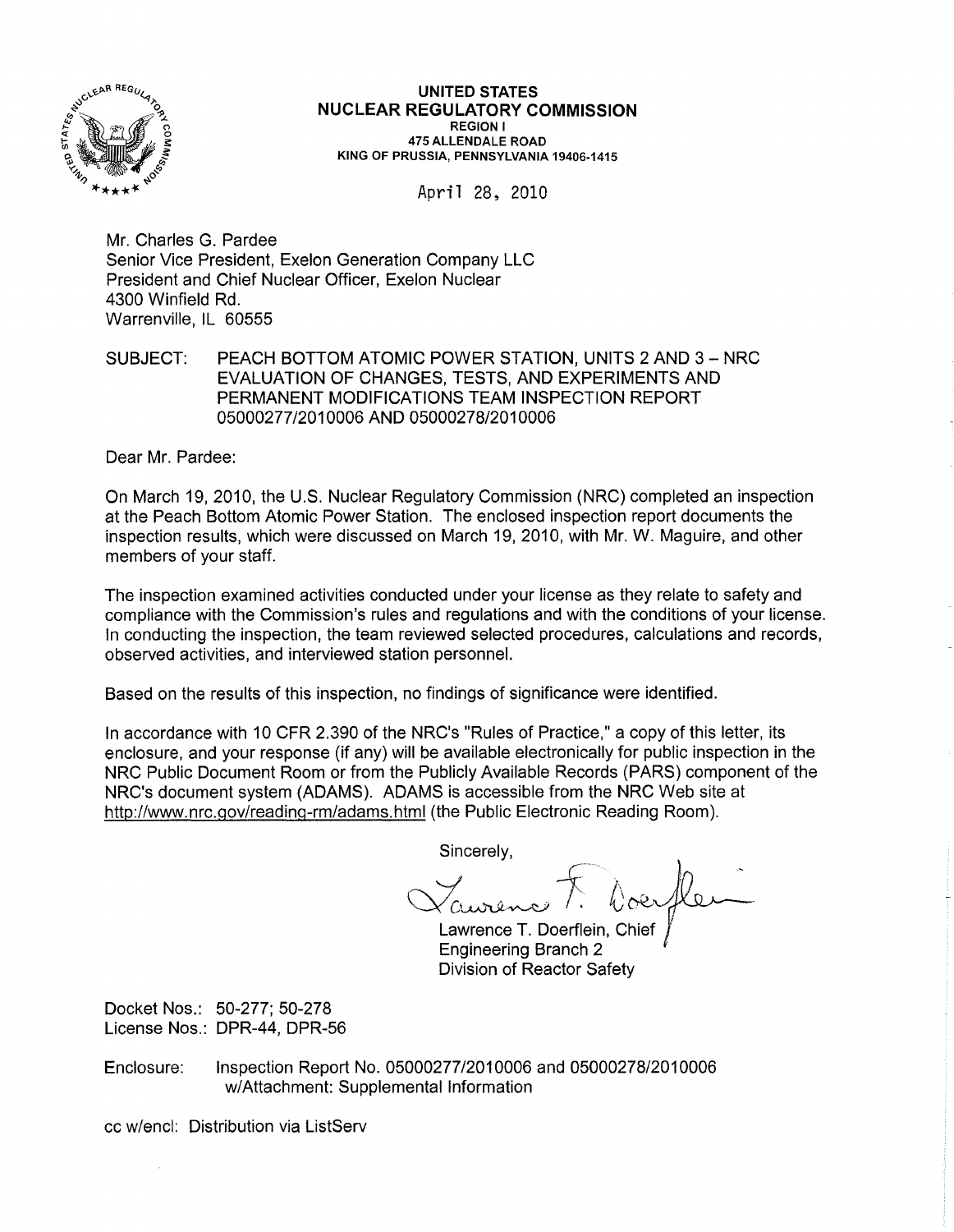### April 28, 2010

Mr. Charles G. Pardee Senior Vice President, Exelon Generation Company LLC President and Chief Nuclear Officer, Exelon Nuclear 4300 Winfield Rd. Warrenville, IL 60555

# SUBJECT: PEACH BOTTOM ATOMIC POWER STATION, UNITS 2 AND 3 - NRC EVALUATION OF CHANGES, TESTS, AND EXPERIMENTS AND PERMANENT MODIFICATIONS TEAM INSPECTION REPORT 05000277/2010006 AND 05000278/2010006

Dear Mr. Pardee:

On March 19, 2010, the U.S. Nuclear Regulatory Commission (NRC) completed an inspection at the Peach Bottom Atomic Power Station. The enclosed inspection report documents the inspection results, which were discussed on March 19,2010, with Mr. W. Maguire, and other members of your staff.

The inspection examined activities conducted under your license as they relate to safety and compliance with the Commission's rules and regulations and with the conditions of your license. In conducting the inspection, the team reviewed selected procedures, calculations and records, observed activities, and interviewed station personnel.

Based on the results of this inspection, no findings of significance were identified.

In accordance with 10 CFR 2.390 of the NRC's "Rules of Practice," a copy of this letter, its enclosure, and your response (if any) will be available electronically for public inspection in the NRC Public Document Room or from the Publicly Available Records (PARS) component of the NRC's document system (ADAMS). ADAMS is accessible from the NRC Web site at http://www.nrc.gov/reading-rm/adams.html(the Public Electronic Reading Room).

> Sincerely, *IRA!*  Lawrence T. Doerflein, Chief Engineering Branch 2 Division of Reactor Safety

Docket Nos.: 50-277, 50-278 License Nos.: DPR-44, DPR-56 Enclosure: Inspection Report No. 05000277/2010006 and 05000278/2010006 w/Attachment: Supplemental Information

cc w/encl: Distribution via ListServ

### ADAMS ACCESSION NO. ML 101180465

SUNSI Review Complete: LTD (Reviewer's Initials) DOCUMENT NAME: G:\DRS\Engineering Branch 3\Lilliendahl\PB Mods Report 2010006 rev1.doc

|           |               |          | ARE GECRITING INSIDENTIAL AND DISCUSSIVE THE RECORD IT WILD BE BIBBBBG TO THE PUBLIC. TO TUCHIVE A CODY OF THIS GOCUMBRIT, INGICATE IN THE DOX: C - CODY WILDUIT BILACHMENCESURE C - CODY WILD BILACHMENCESURE IN = NO CODY |  |  |
|-----------|---------------|----------|-----------------------------------------------------------------------------------------------------------------------------------------------------------------------------------------------------------------------------|--|--|
| II OFFICE | RI/DRS        | RI/DRP   | <b>RI/DRS</b>                                                                                                                                                                                                               |  |  |
| II NAME   | JLilliendahl/ | PKrohn/  | ∟Doerflein/                                                                                                                                                                                                                 |  |  |
| II DATE   | 04/14/10      | 04/15/10 | 04/28/10                                                                                                                                                                                                                    |  |  |

OFFICIAL RECORD COpy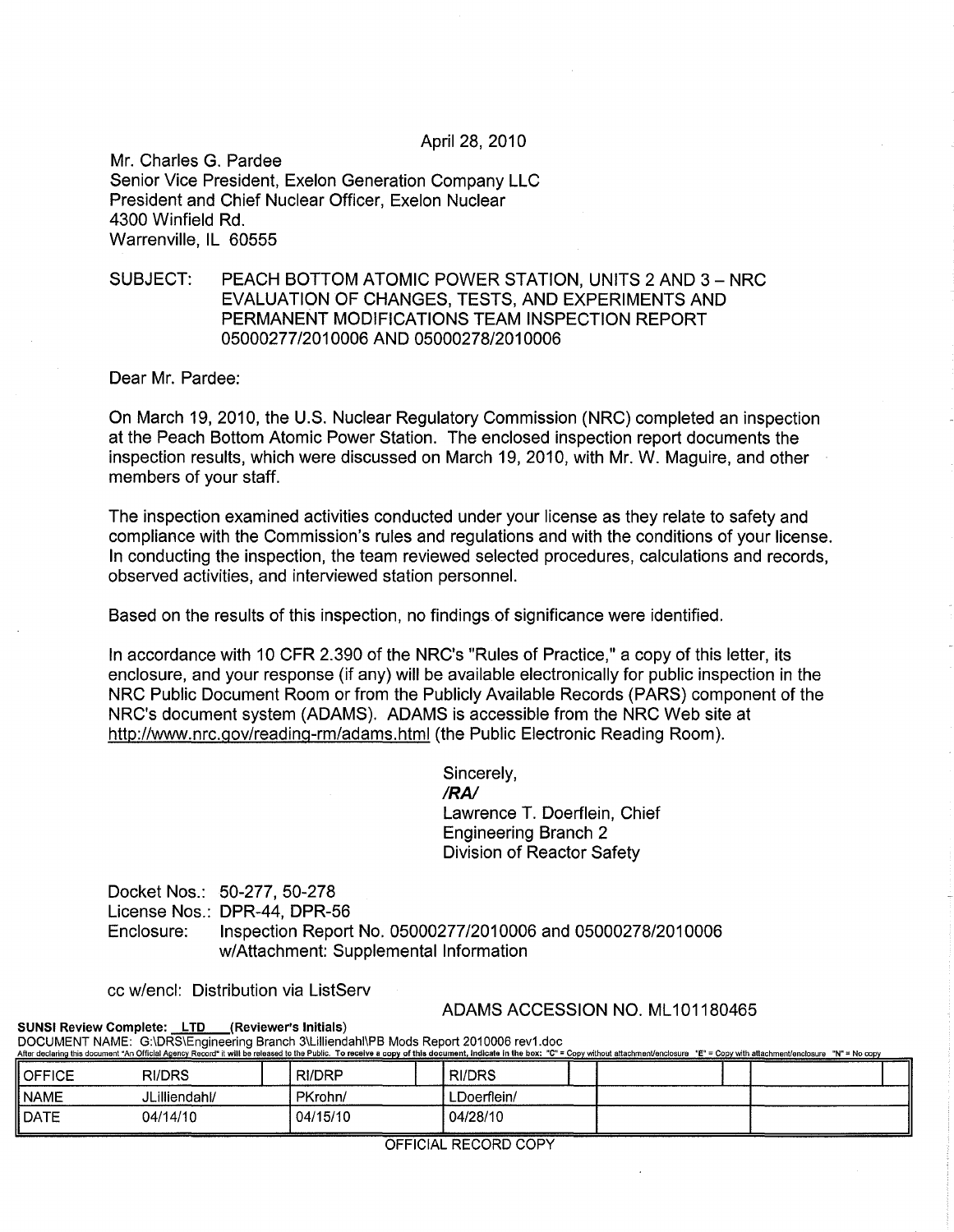C. Pardee 2

Distribution w/encl: (via E-mail)<br>S. Collins, RA (R1ORAMAIL) S. Collins, RA **(R10RAMAIL Resource)**  M. Dapas, ORA **(R10RAMAIL Resource) (R1DRPMAIL Resource)** J. Clifford, DRP **(R1DRPAMAIL Resource)**  D. Roberts, DRS **(R1DRSMail Resource)**  P. Wilson, DRS **(R1DRSMail Resource)**  P. Krohn, DRP A. Rosebrook, DRP E. Torres, DRP J. Bream, DRP F. Bower, DRP, SRI A. Ziedonis, DRP, RI S. Schmitt, DRP, OA L. Trocine, RI OEDO D. Bearde, DRS RidsNrrPMPeachBottom Resource ROPreportsResource@nrc.gov L. Doerflein, DRS

J. Lilliendahl, DRS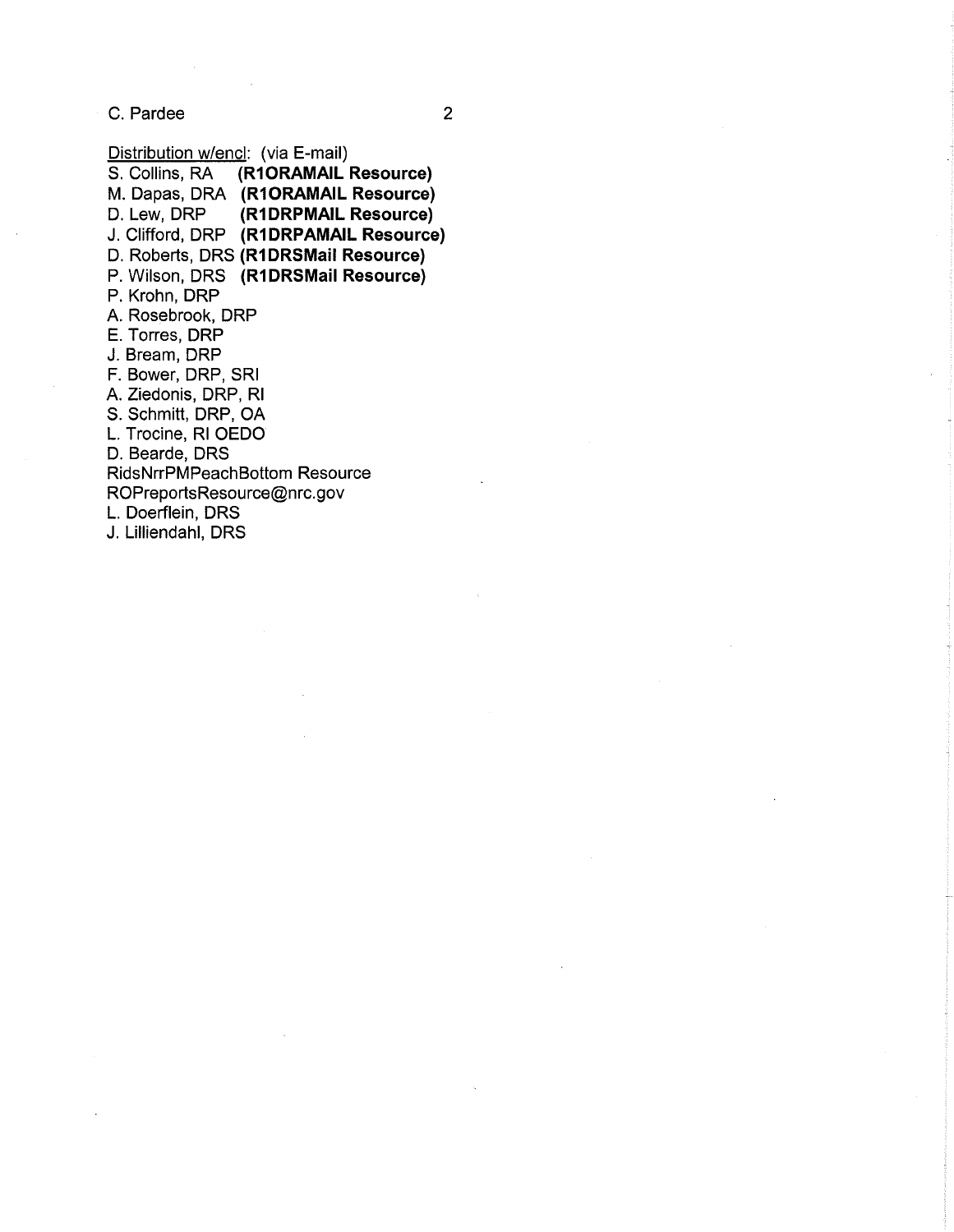# u.s. NUCLEAR REGULATORY COMMISSION

# REGION I

| Docket No.:               | 50-277 and 50-278                                                                                                                                                                                                                                                                                                              |
|---------------------------|--------------------------------------------------------------------------------------------------------------------------------------------------------------------------------------------------------------------------------------------------------------------------------------------------------------------------------|
| License No.:              | DPR-44 and DPR-56                                                                                                                                                                                                                                                                                                              |
| Report No.:               | 05000277/2010006 and 05000278/2010006                                                                                                                                                                                                                                                                                          |
| Licensee:                 | Exelon Generation Company, LLC (Exelon)                                                                                                                                                                                                                                                                                        |
| Facility:                 | Peach Bottom Atomic Power Station, Units 2 and 3                                                                                                                                                                                                                                                                               |
| Location:                 | Delta, Pennsylvania                                                                                                                                                                                                                                                                                                            |
| <b>Inspection Period:</b> | March 1, 2010 through March 19, 2010                                                                                                                                                                                                                                                                                           |
| Inspectors:               | J. Lilliendahl, Reactor Inspector, Division of Reactor Safety (DRS),<br><b>Team Leader</b><br>K. Mangan, Senior Reactor Inspector, DRS<br>M. Orr, Reactor Inspector, DRS<br>S. Rich, Reactor Engineer, NSPDP (in-training)<br>G. Figueroa, Reactor Systems Engineer, Office of Nuclear Regulatory<br>Research (RES) (observer) |
| Approved By:              | Lawrence T. Doerflein, Chief<br><b>Engineering Branch 2</b><br><b>Division of Reactor Safety</b>                                                                                                                                                                                                                               |

 $\sim$   $\sim$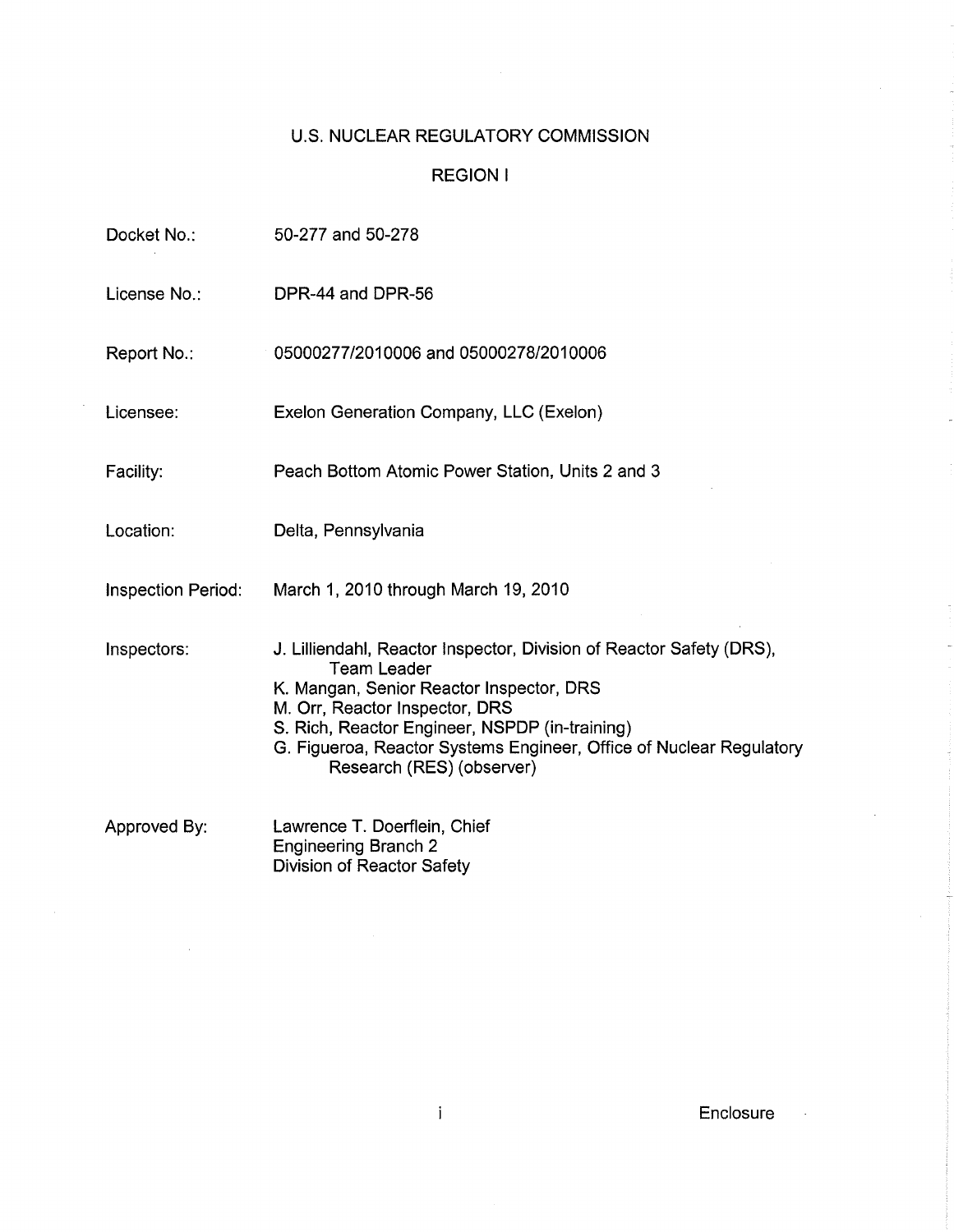# **SUMMARY OF FINDINGS**

IR 05000277/2010006 and 05000278/2010006; 3/1/2010 - 3/19/2010; Peach Bottom Atomic Power Station, Units 2 and 3; Engineering Specialist Plant Modifications Inspection.

This report covers a two week on-site inspection period of the evaluations of changes, tests, or experiments and permanent plant modifications. The inspection was conducted by three region based engineering inspectors, one inspector in training, and one observer. No findings of significance were identified. The NRC's program for overseeing the safe operation of commercial nuclear power reactors is described in NUREG-1649, "Reactor Oversight Process," Revision 4, dated December 2006.

# A. NRC-Identified and Self-Revealing Findings

No findings of significance were identified.

B. Licensee-Identified Violations

None.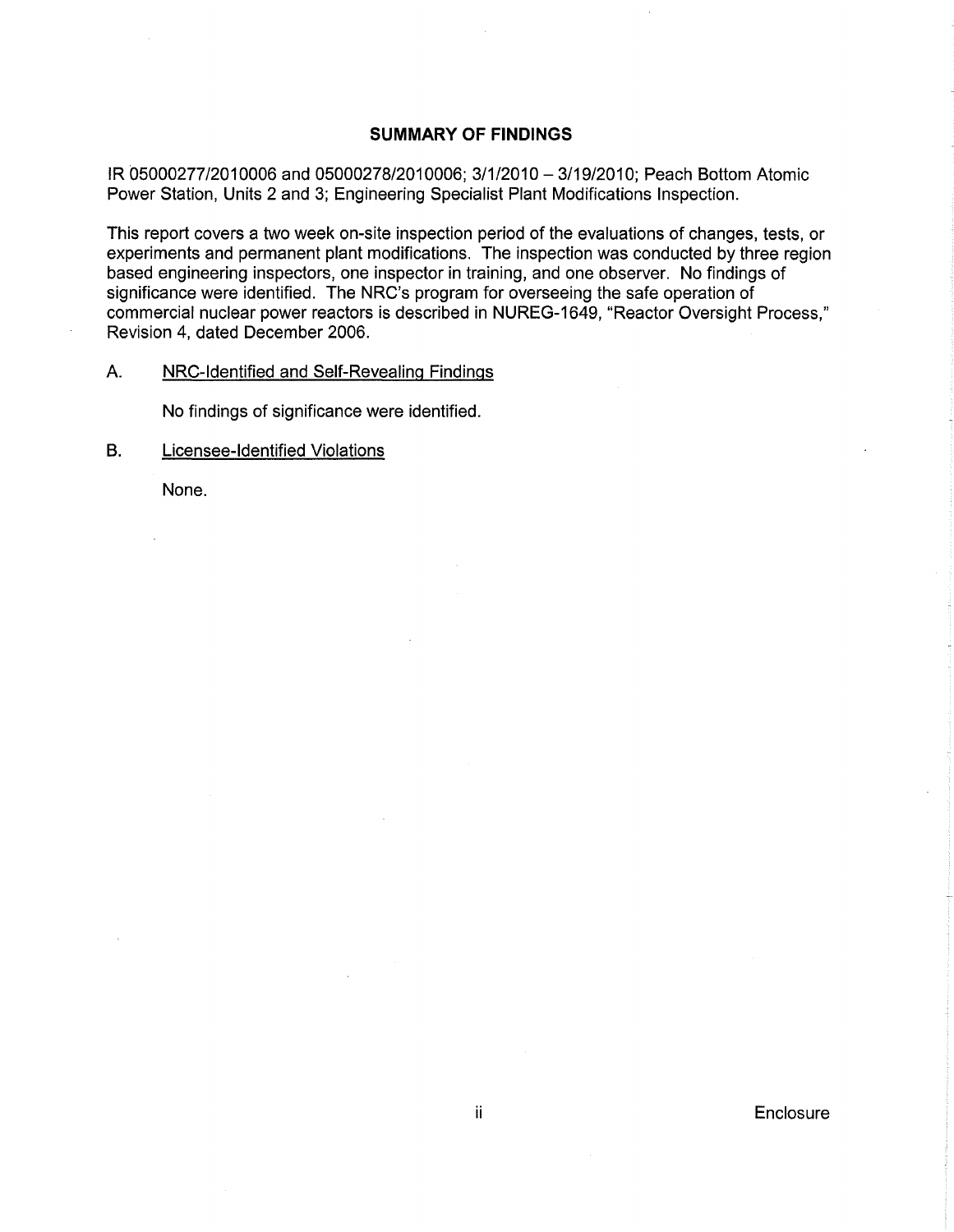### REPORT DETAILS

# 1. REACTOR SAFETY

Cornerstones: Initiating Events, Mitigating Systems, and Barrier Integrity

# 1 R17 Evaluations of Changes, Tests, or Experiments and Permanent Plant Modifications (IP71111.17)

#### .1 Evaluations of Changes, Tests, or Experiments (22 samples)

### a. Inspection Scope

The team reviewed six safety evaluations to determine whether the changes to the facility or procedures, as described in the Updated Final Safety Analysis Report (UFSAR), had been reviewed and documented in accordance with 10 CFR 50.59 requirements. In addition, the team evaluated whether Exelon had been required to obtain NRC approval prior to implementing the change. The team interviewed plant staff and reviewed supporting information including calculations, analyses, design change documentation, procedures, the UFSAR, the Technical Specifications (TSs), and plant drawings, to assess the adequacy of the safety evaluations. The team compared the safety evaluations and supporting documents to the guidance and methods provided in Nuclear Energy Institute (NEI) 96-07, "Guidelines for 10 CFR 50.59 Evaluations," as endorsed by NRC Regulatory Guide 1.187, "Guidance for Implementation of 10 CFR 50.59, Changes, Tests, and Experiments," to determine the adequacy of the safety evaluations.

The team also reviewed a sample of sixteen 10 CFR 50.59 screenings for which Exelon had concluded that no safety evaluation was required. These reviews were performed to assess whether Exelon's threshold for performing safety evaluations was consistent with 10 CFR 50.59. The sample included design changes, calculations, and procedure changes.

The team reviewed the safety evaluations that Exelon had performed and approved during the time period covered by this inspection (i.e., since the last modifications inspection). The screenings and applicability determinations were selected based on the safety significance, risk significance, and complexity of the change to the facility.

In addition, the team compared Exelon's administrative procedures used to control the screening, preparation, review, and approval of safety evaluations to the guidance in NEI 96-07 to determine whether those procedures adequately implemented the requirements of 10 CFR 50.59. The reviewed safety evaluations and screenings are listed in the attachment.

#### b. Findings

No findings of significance were identified.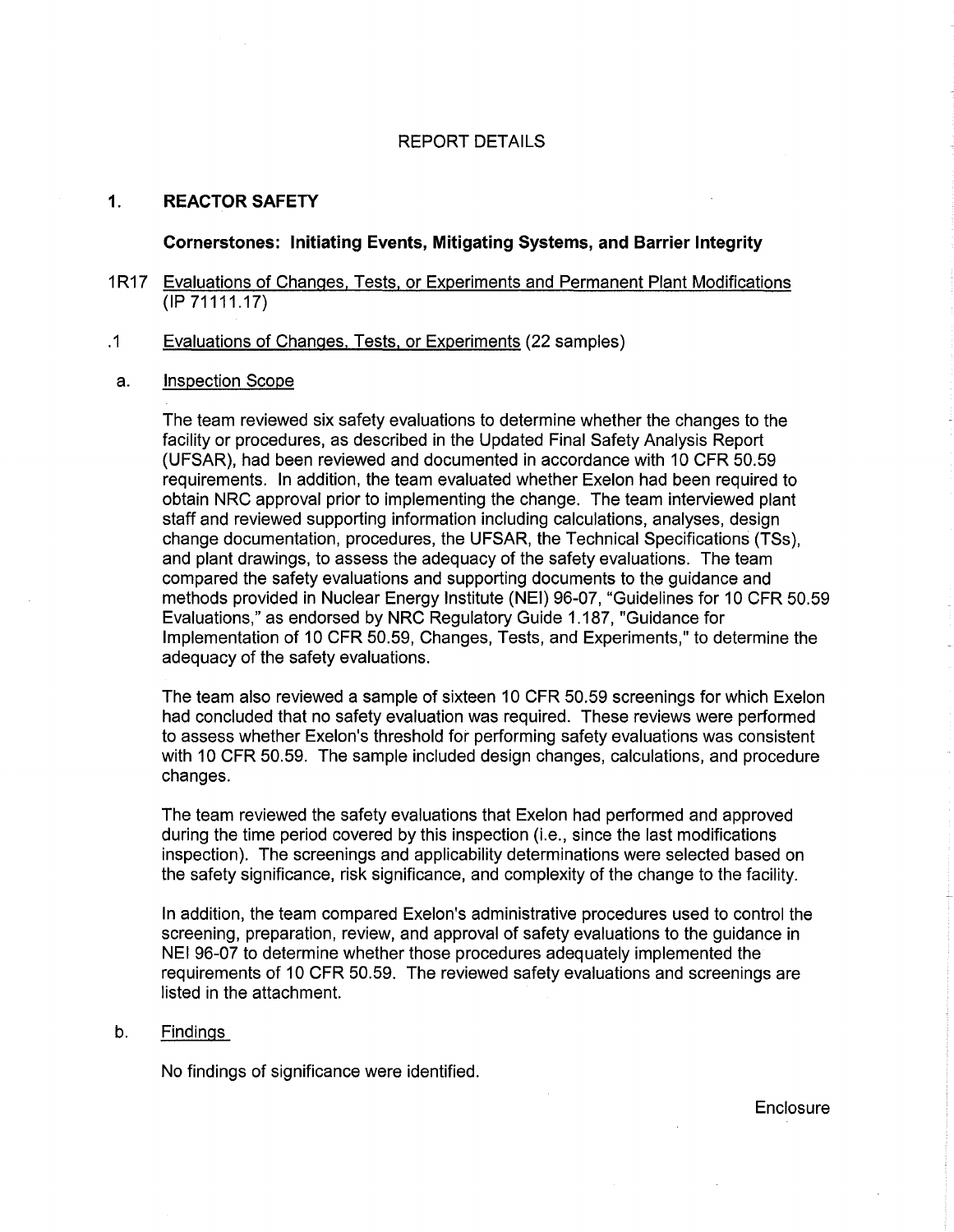# .2 Permanent Plant Modifications (10 samples)

# .2.1 High Pressure Service Water (HPSW) Orifice Changes

### a. Inspection Scope

The team reviewed a modification (Engineering Change Request (ECR) 06-00023) to the HPSW system outlet piping from the Unit 3 'D' residual heat removal (RHR) heat exchanger. The modification installed a multi-hole orifice plate and removed the plugs from another orifice plate in the same line. This change was necessary following the replacement of internal components of the Unit 3 '0' RHR heat exchanger outlet valve, because the newer assembly had a greater resistance coefficient and resultant pressure drop. The team conducted the review to verify that the design bases, licensing bases, and performance capability of the HPSW system had not been degraded by the modification.

The team discussed the modification and design basis with design and system engineers to assess the adequacy of the modification and to verify that the HPSW system had been fully restored to service. Post modification test results were reviewed to ensure the HPSW pressure and flow rate met the acceptance criteria. The 10 CFR 50.59 screening determination associated with this modification was also reviewed as described in section 1R17.1 of this report. Additional documents reviewed are listed in the attachment.

b. Findings

No findings of significance were identified .

### .2.2 'E1' Emergency Diesel Generator (EDG) Speed Switch Replacement

#### a. Inspection Scope

The team reviewed a modification (ECR 07-00284) which replaced the 'E1' EDG engine speed switch. Exelon implemented this modification following erratic behavior of the speed switch during routine surveillance testing. Exelon had previously upgraded the speed switch to a newer model, and did not have any available new spares. The modification re-installed the original model speed switch. The original model speed switch had a successful history of use since plant construction and was determined to meet the criteria of an equivalent change. The team conducted the review to ensure that the design bases, licensing bases, and performance capability of the EDG had not been adversely affected by the modification.

The team reviewed the high and low speed switch setpoints to verify there were no adverse impacts to operating margins and that the speed switch functioned in accordance with the design basis. The team reviewed post maintenance test data to confirm that the replacement speed switch met the acceptance criteria and the EDG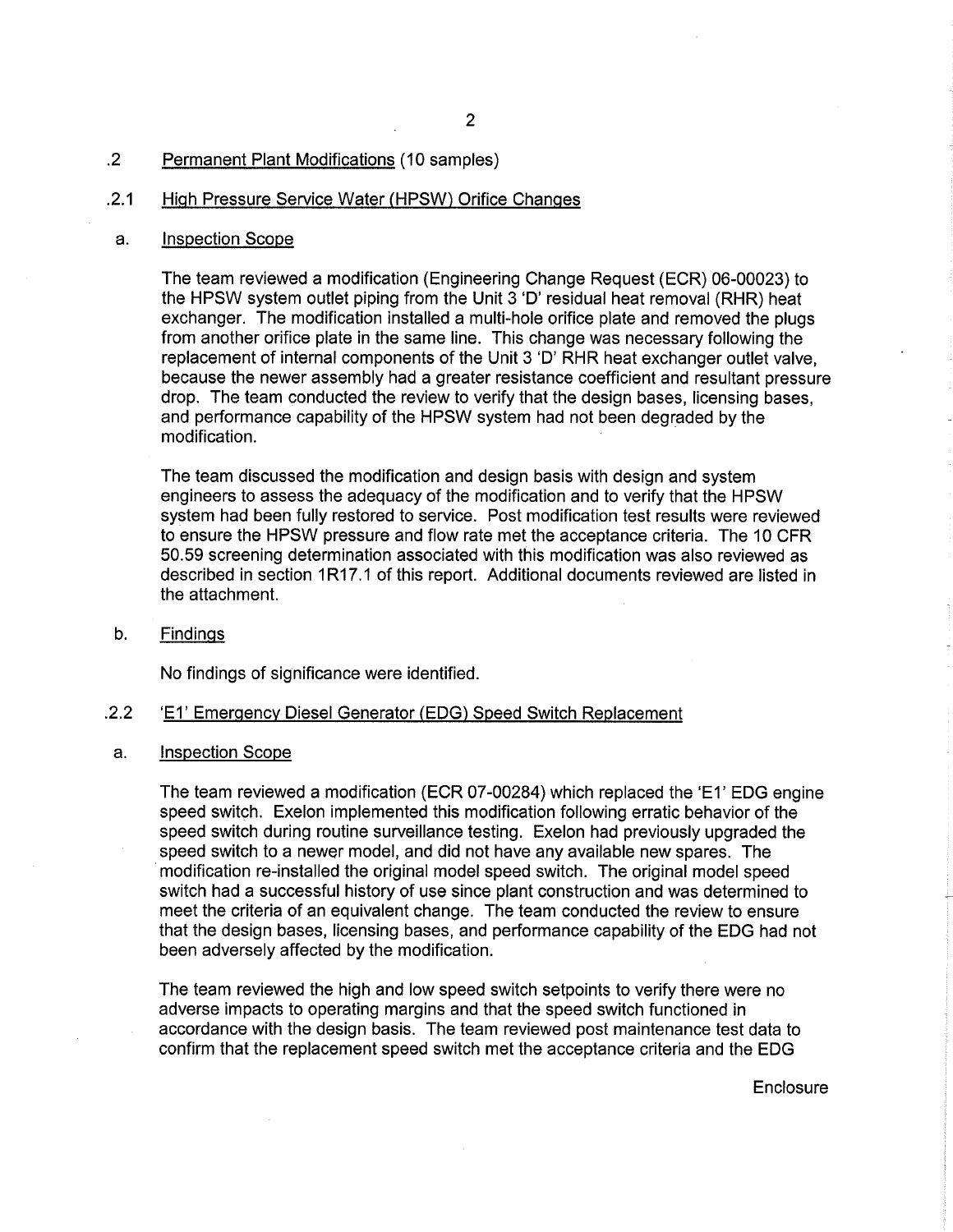was operable. Additionally, the team reviewed the associated work order packages and conducted interviews with design and system engineers regarding the design, installation, and testing of the switches to verify that the modification was adequate. The team walked down the 'E1' EDG to assess the system configuration. The documents reviewed are listed in the attachment.

### b. Findings

No findings of significance were identified .

### . 2.3 'E1' EDG Tachometer Drive Coupling Shaft/Pin Replacement

a. Inspection Scope

The team reviewed a modification (ECR 09-00360) associated with the replacement of the 'E1' EDG tachometer drive coupling shaft and pins. These components support the EDG's automatic start design function. Exelon implemented this modification following the determination that the tachometer drive coupling shaft and pins had been damaged during engine reassembly. The replacement drive assembly did not include the required shaft and pins, which transfer camshaft rotation through the tachometer drive to the speed switch. This modification consisted of the fabrication of a new shaft and pins identical to the existing components. The team evaluated the change to confirm that the design bases, licensing bases, and performance capability of the EDG had not been inadvertently degraded by the modification.

The team reviewed the plan to fabricate the replacement parts to evaluate the suitability of the replacement material. The team interviewed design engineers with regards to the technical evaluation of material used, material specifications, risk assessment, .fabrication and acceptable machining tolerances, single point vulnerability review, and acceptance testing. The team reviewed performance test data obtained after the installation of the tachometer drive coupling and the on-site manufactured shaft and pins to verify proper performance of the 'E1' EDG speed switch. The team performed a walkdown of 'E1' EDG to assess the system configuration. The documents reviewed are listed in the attachment.

b. Findings

No findings of significance were identified .

### . 2.4 Core Spray Pump Technical Specification and In-service Test Acceptance Criteria

a. Inspection Scope

The team reviewed the design change (ECR 08-00074) that revised the acceptance criteria for the core spray pump surveillance tests. Exelon revised calculation ME-0073, Core Spray Pump In-Service Testing Acceptance Criteria, as well as the TS surveillance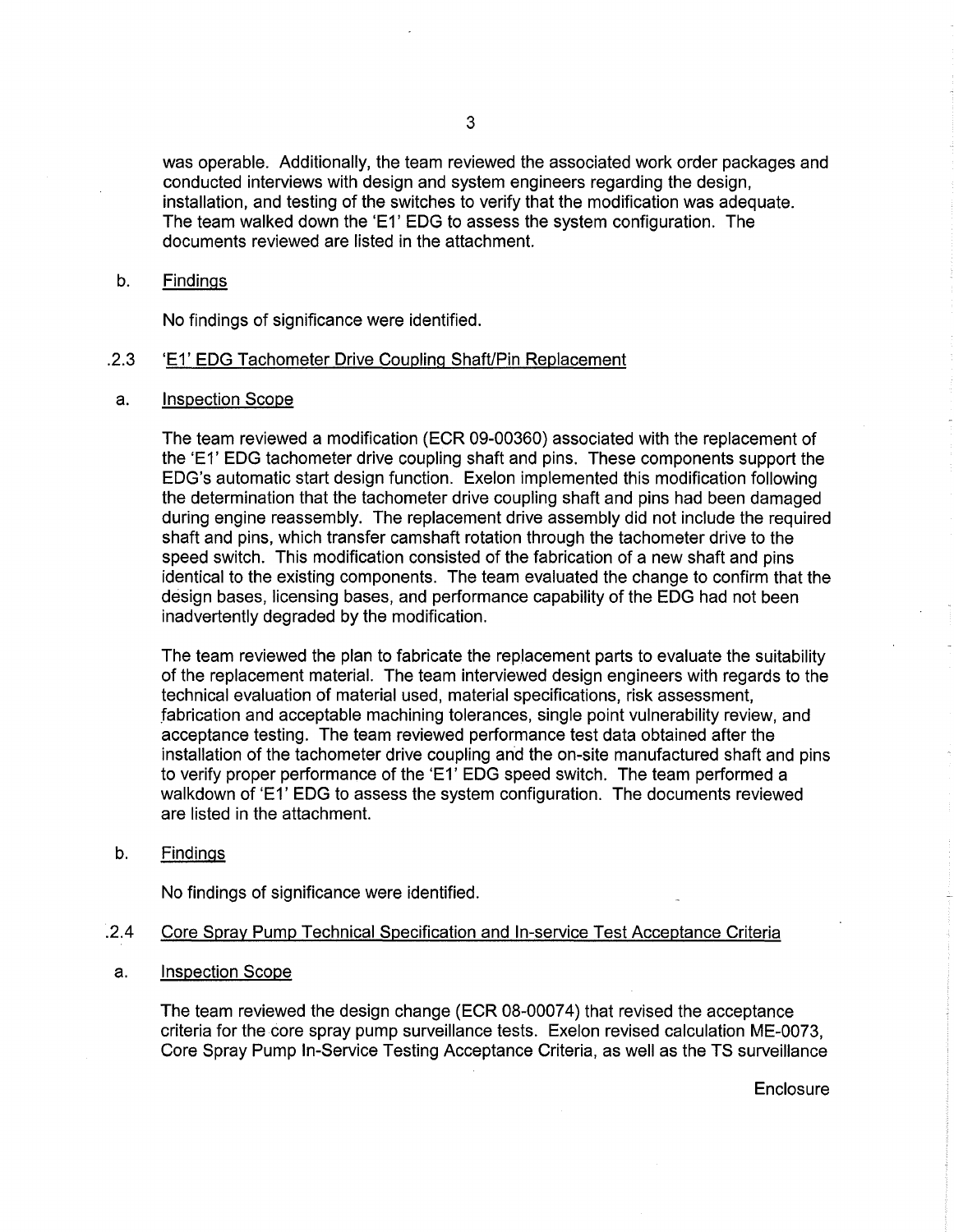bases documents. Exelon implemented this design change to ensure pump testing results could be used for both in-service testing (1ST) requirements for differential pressure and TS surveillance requirements which used discharge pressure as an acceptance criterion. The team evaluated the change to ensure that the design bases and licensing bases had not been adversely affected, and performance capability of the core spray system would be properly evaluated against design and licensing requirements.

The team reviewed calculation ME-0073 to determine if the pressure acceptance criterion for each pump had been correctly calculated. Additionally, the team verified the appropriateness of calculation assumptions. The team also reviewed the core spray pump surveillance procedures to confirm that the design change had been incorporated into the procedures and the test configuration ensured design requirements were satisfied. The team assessed past surveillance test data to ensure that any negative trends would be captured by the new criteria. Finally, the team interviewed design and 1ST engineers to discuss the design criteria associated with the change. Documents reviewed are listed in the attachment.

b. Findings

No findings of significance were identified .

- . 2.5 Modification of MO-3-23-016 Torque Switch
- a. Inspection Scope

The team reviewed a modification (ECR 07-00342) that changed the closing logic for the high pressure coolant injection (HPCI) turbine steam line isolation valve, MO-3-23-016. The valve also has the safety function to close for primary containment isolation. The modification replaced the 2-rotor switch with a 4-rotor switch and bypassed the torque switch stop signal until the valve closed indication was also actuated. Exelon implemented this modification in order to allow the use of the full capability of the valve motor to close the valve rather than be limited by the torque switch setting. The team conducted the review to ensure that the design bases, licensing bases, and performance capabilities of the primary containment isolation system and HPCI system had not been adversely affected by the modification.

The team assessed selected design inputs and attributes to ensure that they were consistent with the design and licensing bases. The team verified that the safety-related component qualification for the new switch was adequate. Additionally, the team confirmed that the new design did not introduce any new failure modes for the valve which could impact the HPCI system design basis accident response. The team also reviewed the post modification test plan and results to ensure appropriate acceptance criteria had been met which demonstrated the adequacy of the new design. Finally, the team interviewed the motor operated valve engineer to discuss the implementation of the modification. The 10 CFR 50.59 screening determination associated with this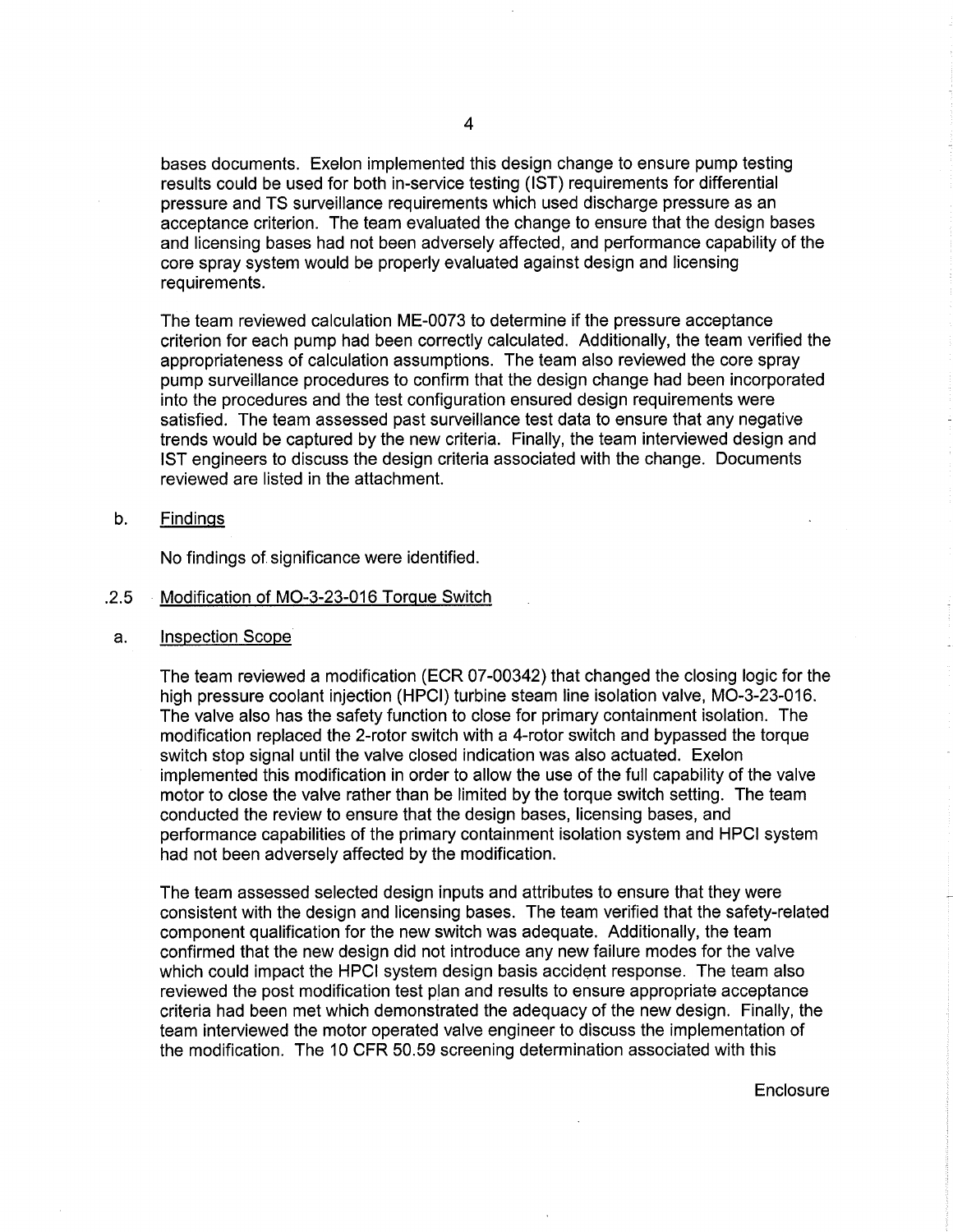modification was also reviewed as described in section 1R17.1 of this report. Documents reviewed are listed in the attachment.

#### b. Findings

No findings of significance were identified .

#### . 2.6 Implementation of New Technical Specifications for Control Room Envelope

### a. Inspection Scope

The team reviewed a modification (ECR 08-00104) to the control room envelope (CRE) habitability program that changed the way operability of the CRE was evaluated. With the change Exelon established a maximum breech size in the envelope as the requirement to ensure its operability. Exelon performed a calculation to determine the size of the maximum opening, based on the capabilities of the main control room emergency ventilation (MCREV) system, as well as the hole size that correlated to the current leakage out of the CRE. Exelon implemented this modification in order to more easily determine the impact of maintenance work on CRE operability. The team conducted the review to ensure that the design bases, licensing bases, and performance capabilities of the CRE and MCREV system had not been adversely affected by the modification.

The team reviewed calculation PM-1081, Calculation of Maximum CRE Breach, to determine that the maximum opening size had been correctly calculated and that assumptions used in the calculation were appropriate. The team also reviewed completed copies of procedure GP-30, Control Room Envelope Boundary Integrity, to verify that the opening size limits were being maintained. The team interviewed the design engineer to discuss the design criteria associated with the change, and walked down the CRE with the program engineer to ensure that conditions in the field aligned with the calculation assumptions. Documents reviewed are listed in the attachment.

### b. Findings

No findings of significance were identified .

## . 2.7 Unit 3 Cycle 16 Core Reload Analysis

#### a. Inspection Scope

The team reviewed the analysis performed by Exelon for the design of the Unit 3 cycle 16 core reload (ECR 07-00158). The analysis was performed to ensure that various core parameters and thermal limits would not be exceeded throughout the life of the core. The team conducted the review to ensure that the design bases and licensing bases for the fuel had not been adversely affected by the modification. The team reviewed the analysis to determine what codes were used in the core design and

5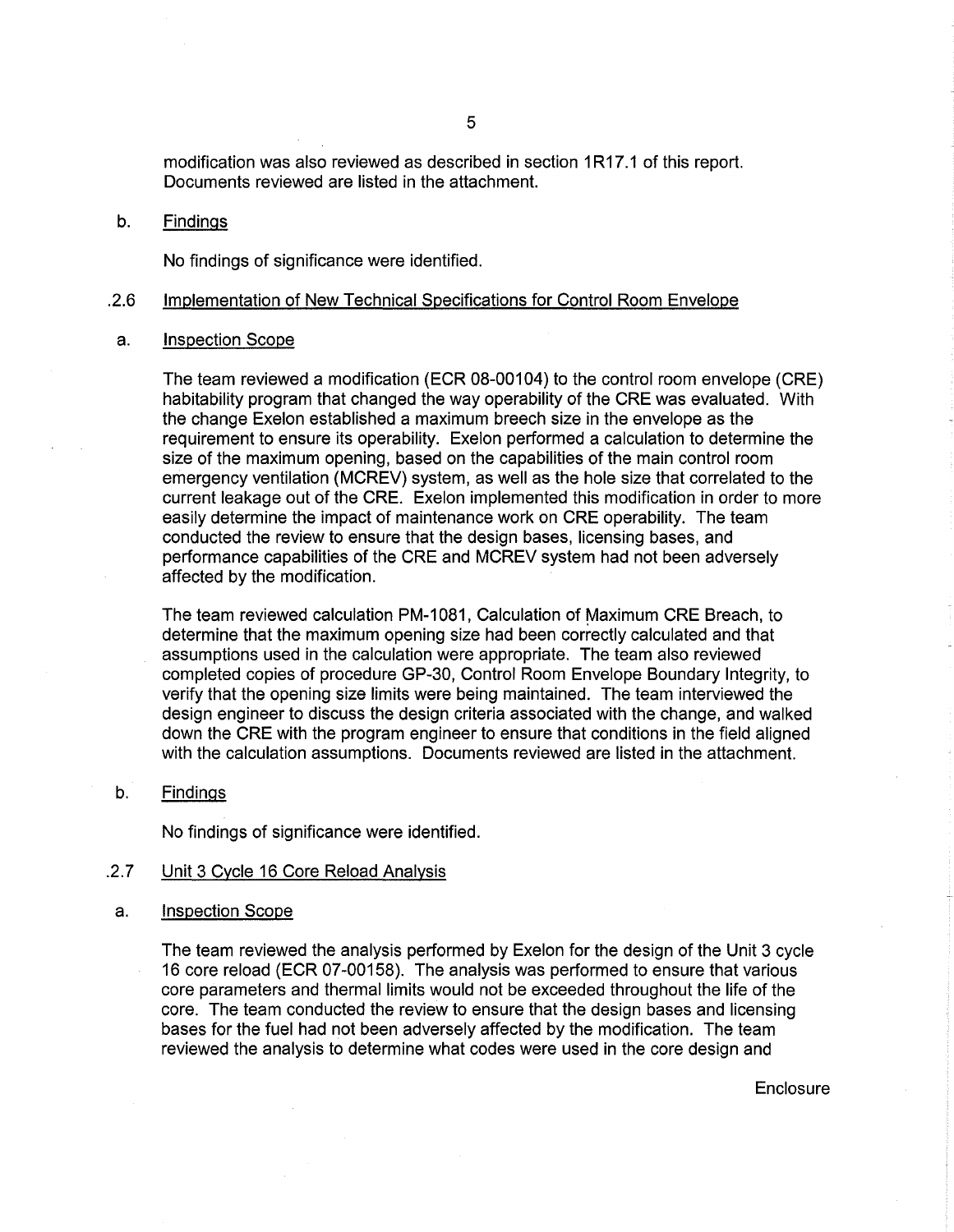compared those codes to the codes approved by the NRC as listed in the UFSAR. The team also reviewed any changes made by the fuel vendor to the approved codes to ensure that changes made to the approved methodologies resulted in conservative results. Additionally, the team reviewed the results from start-up physics testing to verify that appropriate acceptance criteria had been applied and the testing results were within the acceptance criteria. Documents reviewed are listed in the attachment.

### b. Findings

No findings of significance were identified.

### . 2.8 Modification to Provide Continuous Prelube for 'E1' EDG

#### a. Inspection Scope

The team reviewed a modification (ECR 05-00255) which provided continuous prelube of the 'E1' EDG lower crankshaft line. Exelon implemented the modification to keep the system piping, filters, strainers, and heat exchangers filled so that lube oil will be quickly provided to the bearings in the event of an emergency start. The modification included replacing the existing lube oil heater with a higher kilowatt rated heater, and adding a thermostatically controlled valve that allows oil to flow to the engine lower crankshaft line only after it has reached a sufficient temperature. The team conducted the review to ensure that the design bases, licensing bases, and performance capability of the EDG had not been adversely affected by the modification.

The team assessed selected design inputs and attributes to ensure that they were consistent with the design and licensing bases. The team interviewed the responsible design and system engineers to understand the implementation of the modification and subsequent system performance. The team reviewed the electrical loading calculations and breaker coordination calculations to assess the adequacy of the design with respect to the additional heater load. Additionally, the team evaluated if the design introduced any new failure modes for the lube oil system which could impact EDG design basis accident response. The team also reviewed the post modification test plan and results to ensure appropriate acceptance criteria had been met and the tests demonstrated the adequacy of the new design. The 10 CFR 50.59 screening determination associated with this modification was also reviewed as described in section 1R17.1 of this report. Documents reviewed are listed in the attachment.

### b. Findings

No findings of significance were identified.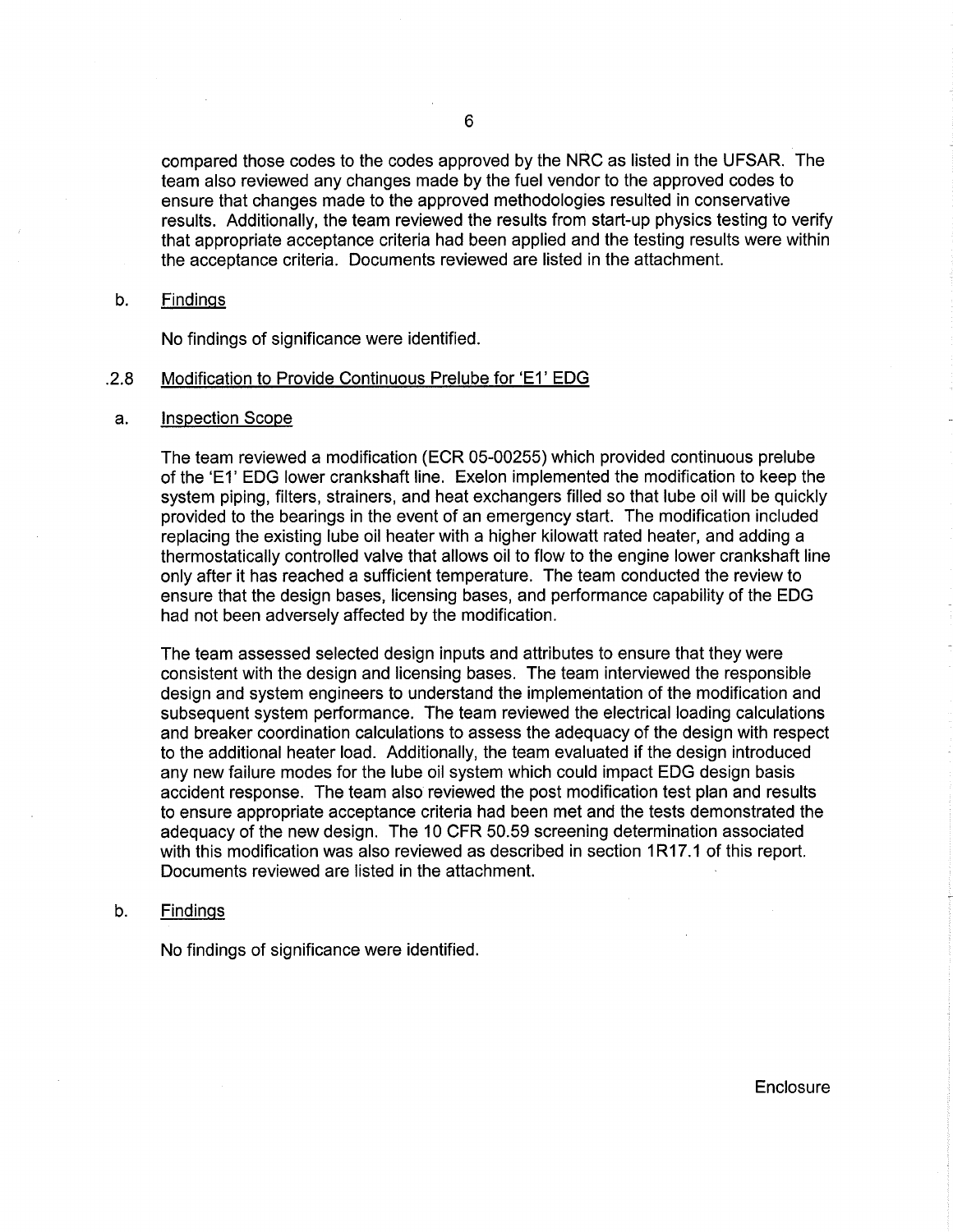### .2.9 Modification to Replace Electro-Mechanical Trip Devices with Solid State Trip Devices

#### a. Inspection Scope

The team reviewed a modification (ECR 07-00001) which replaced the electromechanical trip devices in safety related 480V breakers with solid state trip devices. Exelon implemented the modification because the electro-mechanical devices were obsolete. The modification included replacing the trip devices, setting the new trip device setpoints, and updating the breaker coordination calculation. The breaker coordination calculation was updated to verify that the new device trip characteristics would provide adequate coordination. The team conducted the review to ensure that the design bases, licensing bases, and performance capability of the safety related 480V system had not been adversely affected by the modification.

The team assessed selected design inputs and attributes to ensure that they were consistent with the design and licensing bases. The team interviewed the responsible design engineer to understand the implementation of the modification and subsequent system performance. The team reviewed the original and revised versions of PE-0193, Coordination Study for 480VAC Load Centers and Motor Control Centers (MCCs), to assess the adequacy of the design with respect to the new trip device characteristics and the new trip settings. The team also reviewed the post modification test plan and results to ensure that the actual trip settings were in accordance with the design trip settings. The associated equivalency change evaluation was also reviewed. Documents reviewed are listed in the attachment.

b. Findings

No findings of significance were identified .

#### . 2.10 Modification to Retire 'E3' EDG Auxiliary Pumps and Associated Breaker Change

a. Inspection Scope

The team reviewed a modification (ECR 08-00017) that retired the 'E3' EDG jacket coolant, air coolant, and lube oil motor driven backup auxiliary pumps. Exelon implemented the modification because the aforementioned pumps required excessive maintenance, introduced leak paths, increased the failure modes, and did not appreciably increase the reliability of the EDGs. Exelon had previously completed this modification for the other EDGs. The modification included isolating and removing the pumps (blind flanges, etc.), removing the pump power and controls, and replacing the EDG MCC instantaneous magnetic molded case circuit breakers (MCCBs) with thermal magnetic MCCBs. The team conducted the review to ensure that the design bases, licensing bases, and performance capability of the EDG had not been adversely affected by the modification. .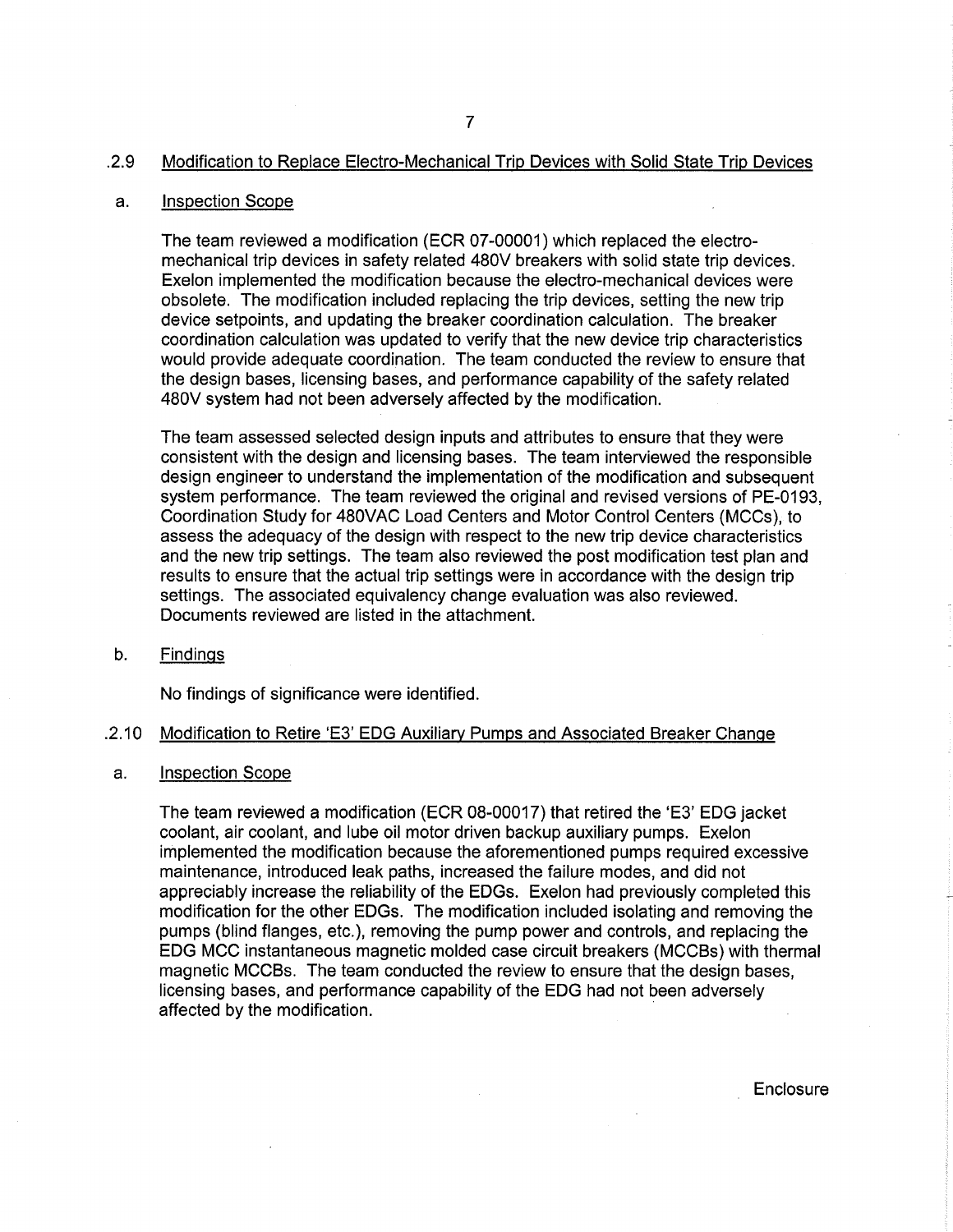The team assessed selected design inputs and attributes to ensure that they were consistent with the design and licensing bases. The team interviewed the responsible design and system engineers to understand the implementation of the modification and subsequent system performance. The team reviewed the breaker coordination calculations to assess the adequacy of the design with respect to the change in circuit breaker design. Additionally, the team confirmed that the design did not introduce any new failure modes for the lube oil system, jacket water system, or air cooling system which could impact EDG design basis accident response. The team also reviewed the post modification test plan and results to ensure appropriate acceptance criteria had been met and the tests demonstrated the adequacy of the new design. Finally, the team walked down the 'E3' EDG to verify that the retired equipment was fully isolated from the EDG. The 10 CFR 50.59 screening determination associated with this modification was also reviewed as described in section 1R17.1 of this report. Documents reviewed are listed in the attachment.

#### b. Findings

No findings of significance were identified.

### **4. OTHER ACTIVITIES**

40A2 Identification and Resolution of Problems (IP 71152)

#### a. Inspection Scope

The team reviewed a sample of Issue Reports (IRs) associated with 10 CFR 50.59 and plant modification issues to determine whether Exelon was appropriately identifying, characterizing, and correcting problems associated with these areas, and whether the planned or completed corrective actions were appropriate. In addition, the team reviewed IRs written on issues identified during the inspection to verify adequate problem identification and incorporation of the problem into the corrective action system. The IRs reviewed are listed in the attachment.

#### b. Findings

No findings of significance were identified.

#### 40A6 Meetings. including Exit

The team presented the inspection results to Mr. W. Maguire, Site Vice President, and other members of Exelon's staff at an exit meeting on March 19,2010. The team returned the proprietary information reviewed during the inspection to the licensee and verified that this report does not contain proprietary information.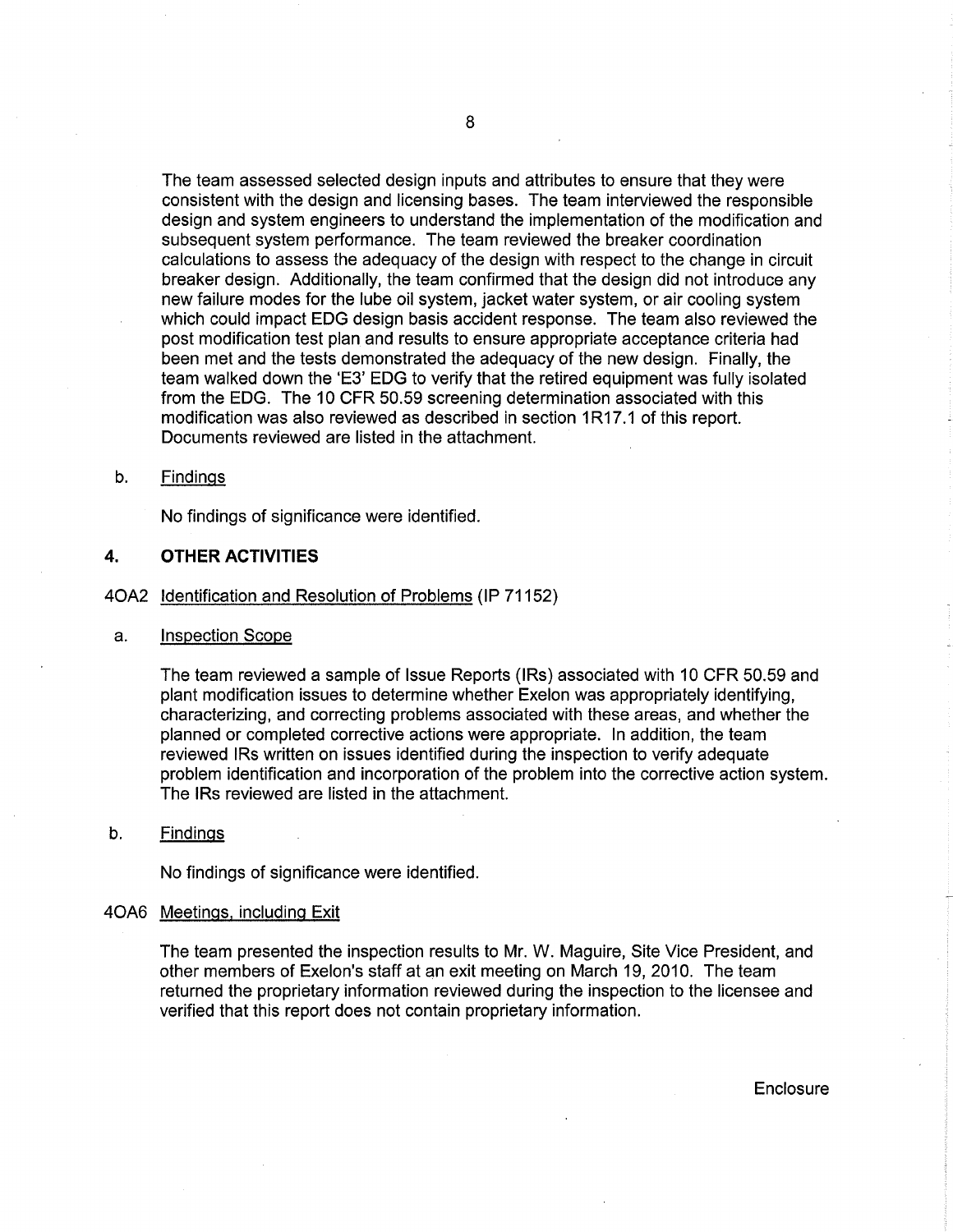# **ATTACHMENT**

### **SUPPLEMENTAL INFORMATION**

### **KEY POINTS OF CONTACT**

### Exelon' Personnel

W. Maguire, Site Vice President R. Smith, Licensing J. Chizever, Manager, Mechanical Design Engineering K. Cutler, Design Engineer

### **LIST OF ITEMS OPENED, CLOSED AND DISCUSSED**

None.

### **LIST OF DOCUMENTS REVIEWED**

#### 10 CFR 50.59 Evaluations

PB-2007-001-E, Improved Control Rod Shutdown Sequence (Soft Shutdown), Rev. 0 PB-2007-002-E, GP-3 Revision to Defeat the Mode Switch to Shutdown Scram, Rev. 0 PB-2007 -003-E, Continuous Venting of Recirculation Seals, Rev. 0 PB-2008-001-E, Unit 2 Drywell Equipment Drain Sump Temporary Logic Reconfiguration, Rev. 0 PB-2009-001-E, Install Higher Value Sensitivity Resistor on Control Circuit LS-2-20-360, Rev. 0 PB-2009-002-E, Application of TRACG04P for OPRM Setpoint Determination, Rev. 0

#### 10 CFR 50.59 Screened-Out Evaluations

PB-2005-065-S, PBAPS EDG Keep Warm Modifications, Rev. 5

- PB-2006-055-S, Abandonment of EDG Motor-Driven Aux Lube Oil, Jacket Coolant, and Air Coolant Pumps, Rev. 0
- PB-2007-007-S, ESW Pump Discharge Cross-Tie Operation, Rev. 0
- PB-2007-008-S, Low Flow Thru HPSW Side of 3D RHR HX During RT-O-032-300-3, Rev. 0
- PB-2007-028-S, Revise RCIC TDH Requirements in UFSAR and DBD, Rev. 0
- PB-2007-036-S, Install Permanent Stay-Full Line for HPCI, Rev. 0
- PB-2007-043-S, Torque Switch bypass for MO-3-23-016, Rev. 0
- PB-2008-002-S, Installation of Emergency Service Water Hot Tap A Header, Rev. 0
- PB-2008-004-S, Revision to Calculations PE-0166 Diesel Loading and PM-0123 EDG Fuel Oil Consumption, Rev. 0
- PB-2008-007-S, Change MCCB from IM to TM, Rev. 0
- PB-2008-008-S, Replacement of Obsolete SCRAM Discharge Volume (SDV) High Level Switches LS-2-03-231 C/D, Rev. 0
- PB-2008-013-S, Revise Thermal Power Uncertainty Calculations, Rev. 0

**Attachment**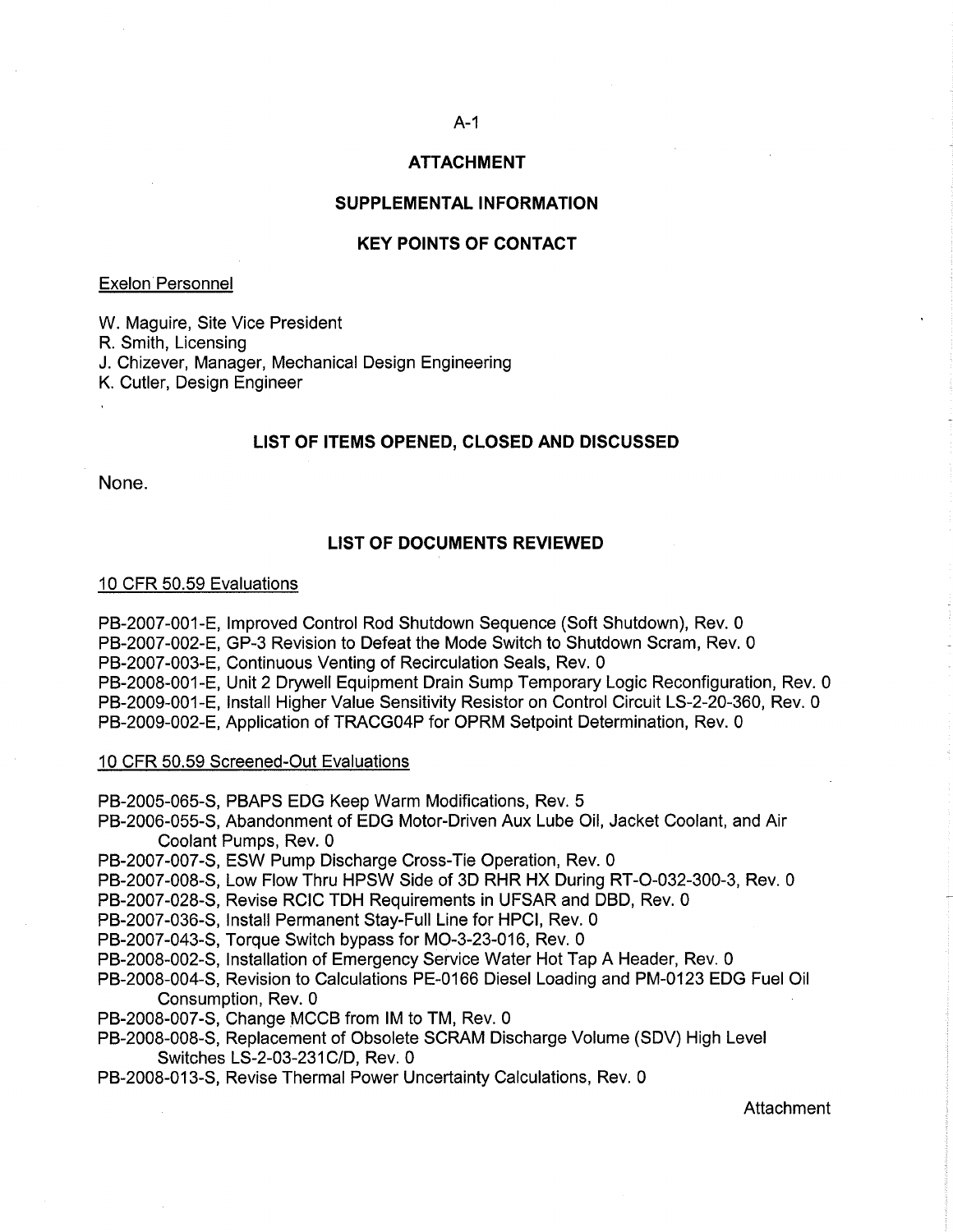PB-2008-022-S, Installation of Emergency Service Water Hot Tap B Header,

Rev. OPB-2008036-S, PB Units 2 and 3 Tech Spec. Bases Revision to B.3.3.2.1, Rev. 0

- PB-2008-037-S, Temporary Power for Critical Loads from E324-0-A, Rev. 0
- PB-2009-036-S, Reclassification of Stairwells 24 and 25 from Harsh Environment to Mild Environment, Rev. 0

### Modification Packages

ECR 96-04115, Evaluate Repair/Replacement for MO-89B Valve, Rev. 2 ECR 00-01131, Solid State Trip Devices for Load Center Breakers, Rev. 0 ECR 04-00352, Modify Orifice Plates Downstream of MO-3-10-089D, Rev. 0 ECR 05-00255, Mod to Provide Continuous Prelube for 'E1' EDG, Rev. 0 ECR 06-00023, Low Flow Thru HPSW Side of '3D' RHR HX During RT-0-032-300-3, Rev. 0 ECR 06-00099, 'E434' 480V LC Breakers - Replace OD Trip Devices with Solid State, Rev. 1 ECR 06-00461, Retire E-1 EDG Motor Driven Aux Pumps from Service, Rev. 2 ECR 07-00001, 'E424' 480V LC Breakers - Replace OD Trip Devices with Solid State, Rev. 0 ECR 07-00010, Install Permanent Stay-Full Line for HPCI, Rev. 1 ECR 07-00148, Lack of Spares for SCRAM Discharge Volume Level Switches, Rev. 0 ECR 07-00158, Peach Bottom 3, Cycle 16, Cycle Management Fuel Load, Rev. 1 ECR 07-00284, Replace 'E1' EDG Speed Switch with Older Model, Rev. 0 ECR 07-00342, Physical Mod Recommended for MO-3-23-016-0P for Margin, Rev. 0 ECR 07-00439, Change 1M MCCB to TM MCCB, Rev. 0 ECR 08-00011, Install Hot Tap to Support ESW System A Header Draining, Rev. 0 ECR 08-00017, Retire 'E3' EDG Aux Pumps and Associated Breaker Change to TM, Rev. 0 ECR 08-00033, 2BP098 Failing to Pump, Rev. 1 ECR 08-00074, Develop Core Spray Pump TS and 1ST Acceptance Criteria, Rev. 1 ECR 08-00104, Implementation of New Tech Specs for CR Envelope at PB, Rev. 0 ECR 08-00289, ESW Pipe Hot Tap B Header, Rev. 0 ECR 08-00371, Temporary Power for Critical Loads Fed from MCC E324-0-A, Rev. 1 ECR 09-00036, Peach Bottom 3 Soft Shutdown Sequence, Rev. 2 ECR 09-00339, 2BP098 DIW Equipment Drain Sump Pump No Flow, Rev. 0 ECR 09-00360, 'E1' EDG Tachometer Drive Coupling Shaft/Pin Replacement, Rev. 0

Calculations and Analysis

11187-M-22, PBOC/HELB Analysis Plant Model, Rev. 2

ME-0073, Core Spray Pump In-Service Testing Acceptance Criteria, Rev. 3

ME-0299, RCIC Pump Discharge Head Loss, Rev. 0

ME-0537, NPSH for HPCI and RCIC, Rev. 1

NEDC-32163P, Peach Bottom 2/3 SAFERIGESTR Analysis, Rev. 0

NEDC-32230P, Peach Bottom Power Rerate Project Engineering Report, dated March 1994 PE-0166, Emergency Diesel Generator Loading for Cases Defined by UFSAR, Rev. 8V, and 9 PE-0193, Coordination Study for 480VAC Load Centers and MCCs, Rev. 5M, 5P, and 6F PE-0194, Coordination Study for 4kV 1E Switchgear, Rev. 3H

PM-0123, Diesel Generator Fuel Oil Consumption for 6 Days and 7 Days Operation with LOCA Dependent Loads, Rev. 4

Attachment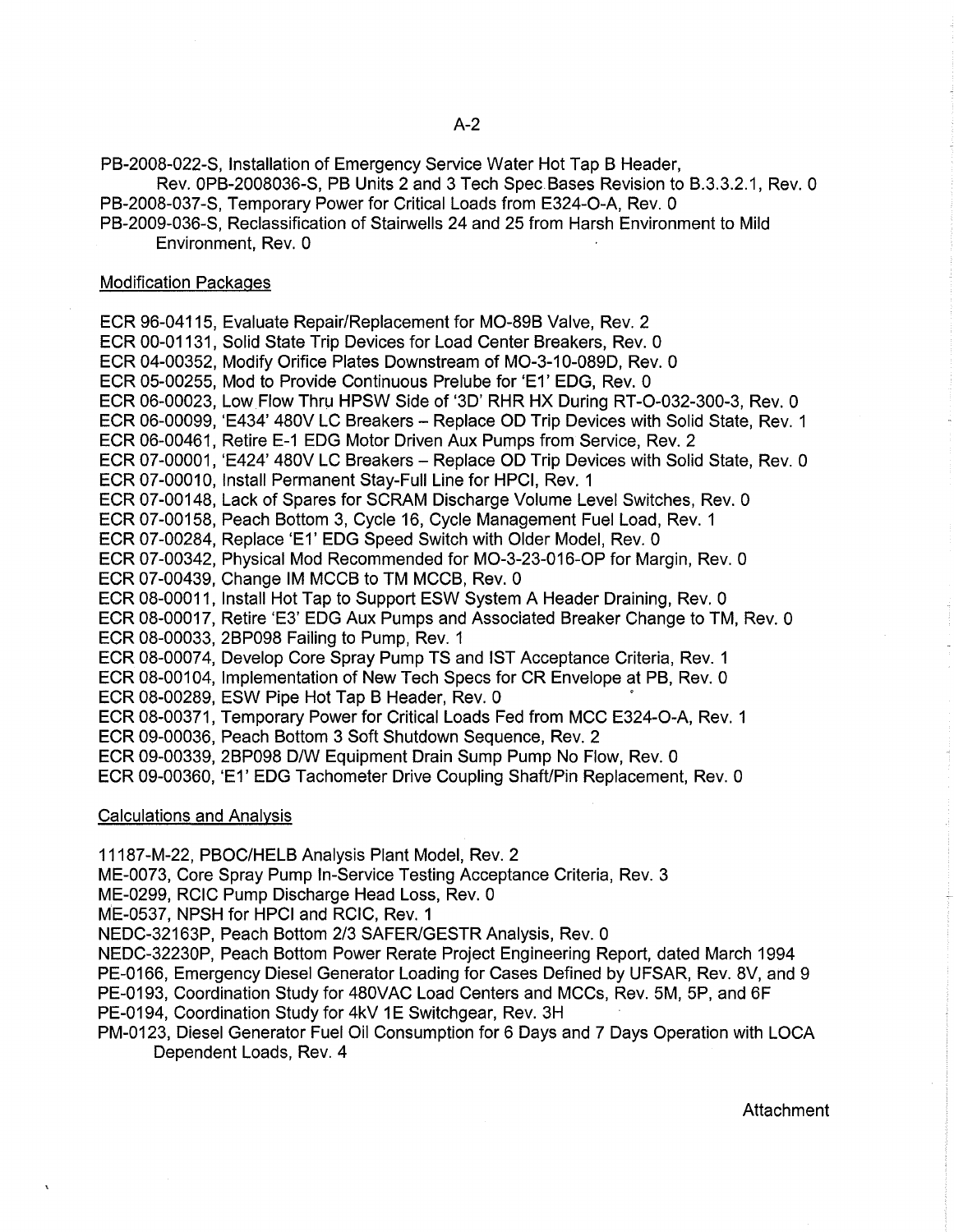PM-0957, Calculate HPCIIRCIC Room Temperature Profiles for 95°F River Temperature (Small Break LOCA), Rev. 1

PM-1050, Heat Balance/Thermal Power Uncertainty Analysis, Rev. 00C PM-1051, Heat Balance/Thermal Power Uncertainty Analysis: Maintenance and Fail, Rev. 2 PM-1079, Design Analysis for High Pressure Service Water - Orifice Sizing, dated 3/9/07 PM-1081, Calculation of Maximum CRE Breach, Rev. 0

Corrective Action Reports

| 00227081 | 00600094 | 00656655 | 00935800  |
|----------|----------|----------|-----------|
| 00328572 | 00600132 | 00662397 | 01040244* |
| 00370589 | 00601583 | 00723246 | 01044407* |
| 00388447 | 00606820 | 00727345 | 01044358* |
| 00478007 | 00618400 | 00792467 |           |
| 00580590 | 00640506 | 00852379 |           |

\* Issue report written as a result of inspection effort.

### Drawings

31775, Order 6280-M245-1-3, 14 Inch Pressure Breakdown Restriction Orifices, dated 4/24/75 6280-A-487, Sht. 1, Barrier Plans, Rev. 11

6280-M-1-S, Electrical Schematic Diagram Rod Worth Minimizer System, Rev. 11

6280-M-315, Sht. 3, P&ID, Emergency Service Water and High Pressure Service Water Systems, Rev. 53

- 6280-M-353, P&I Diagram Reactor Recirculation Pump System, Rev. 56
- 6280-M-384, Control Room HVAC, Rev. 40
- 6280-M-815, Sht. 3, Q.A.D., Emergency Service Water and High Pressure Service Water Systems, Rev. 34
- E-1617, Single Line Diagram E324 and E424 Emergency Load Centers, Rev. 64
- E-1619, Single Line Meter and Relay Diagram, Rev. 32
- E-1621, Single Line Diagram E324-T-B, E124-P-A, E124-0-A, and E34-0-A, Rev. 65

Surveillance and Modifications Acceptance Tests

M-055-005, 480V ITE Solid State Breaker Trip Device Testing, performed 7/15/08

M-C-700-231, K-Line Static Circuit Breaker Calibration, performed 5/18/08 and 8/21/08

RE-41, Installation/Verification of the 3D Monicore Thermal Operating Limits, performed 11/20109

RT-O-032-300-3, HPSW Pump, Valve and Flow Functional Test, performed 10/21/05 and 1/28/10

RT-O-052-251-2, 'E1' Diesel Generator Inspection PMT, performed 8/5/07 and 06128/09

RT-O-052-253-2, 'E3' Diesel Generator Inspection PMT, performed 5/13/09

RT-R-59C-500-3, NSSS Computer Calculation of Core Thermal Power, performed 10/19/09 ST-I-002-250-3, Core Flow Verification, performed 10/20/09

ST-O-014-301-2, Core Spray Loop A Pump, Valve, Flow and Cooler Functional and In-Service Test, performed 10/27109 and 1/25/10

**Attachment**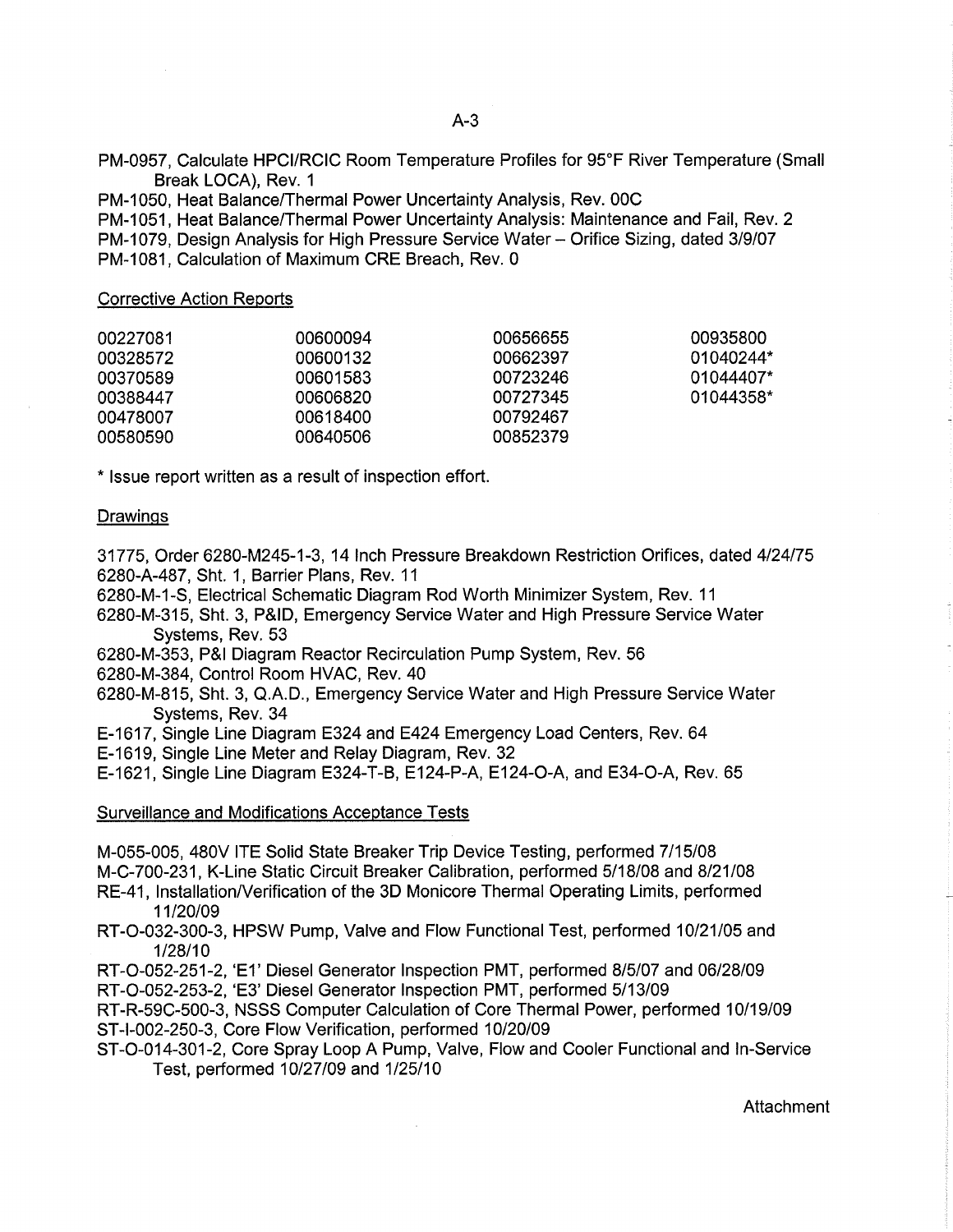- ST-0-014-301-3, Core Spray Loop A Pump, Valve, Flow and Cooler Functional and In-Service Test, performed 1/6/10,4/14/09,7/15/09 and 10/22/09
- ST-O-014-306-2, Core Spray Loop B Pump, Valve, Flow and Cooler Functional and In-Service Test, performed 2/11/09,5/16/09,11/18/09 and 2/11/10
- ST-O-014-306-3, Core Spray Loop B Pump, Valve, Flow and Cooler Functional and In-Service Test, performed 11/14/09 and 2/17/10
- ST-0-032-301-3, HPSW Pump, Valve and Flow Functional and 1ST, performed 12/29/05
- ST-0-054-754-2, 'E42' 4kV Bus Undervoltage Relays and LOCA LOOP Functional Test, performed 9/30/08
- ST-R-002-900-3, Reactivity Anomalies, performed 10/19/09

ST-R-002-910-3, Shutdown Margin Determination, performed 10/11/09

#### **Procedures**

AO 2A.16-2, Manual Adjustment of Recirculating Pump Seal Second Stage Pressure, Rev. 2 AO 33.6-0, ESW Pump Discharge Cross-Tie Operations, Rev. 1

CC-AA-103, Configuration Change Control for Permanent Physical Plant Changes, Rev. 20 CC-AA-309, Control of Design Analyses, Rev. 9

GP-3, Normal Plant Shutdown, Rev. 117

GP-30, Control Room Envelope Boundary Integrity, Rev. 1

LS-AA-104, Exelon 50.59 Review Process, Rev. 6

LS-AA-104-1000, 50.59 Resource Manual, Rev. 5

M-055-004, 480V K-Line Load Center Breaker Inspection, Rev. 6

MA-PB-724-005, 480V ABB/ITE Load Center Breaker Maintenance, Rev. 1

ON-117, Loss of CRD Regulating Function, Rev. 15

SO 52A.8.A, Diesel Generator Daily Shutdown Inspection, Rev. 49

ST-0-62A-210-2, RWM Operability Check, Rev. 16

### Work Orders

| A1508236 | A1646537 | C0223475 | C0228635             |
|----------|----------|----------|----------------------|
| A1558892 | C0214743 | C0223499 | C0229510             |
| A1625842 | C0220918 | C0223502 | R0846490             |
| A1637932 | C0221991 | C0226624 | R <sub>1087543</sub> |

### Vendor Manuals

385-A-VC-26, Low Voltage Air Magnetic Power Circuit Breakers, Rev. 2

385-A-VC-27, Power Shield Solid State Trip Device, Rev. 0

677-C-VC-32, LEFM Check Plus 2000 FC Flow Measurement System User Manual, dated December 2002

L-200-VC-4 Limitorque Valve Operator Engineering Reference Manual, Rev. 0

NE-72-2, Instructions for HFD Circuit Breakers, Rev. 0

S-102-VC-2, Rod Worth Minimizer Detailed Design, Rev. 2